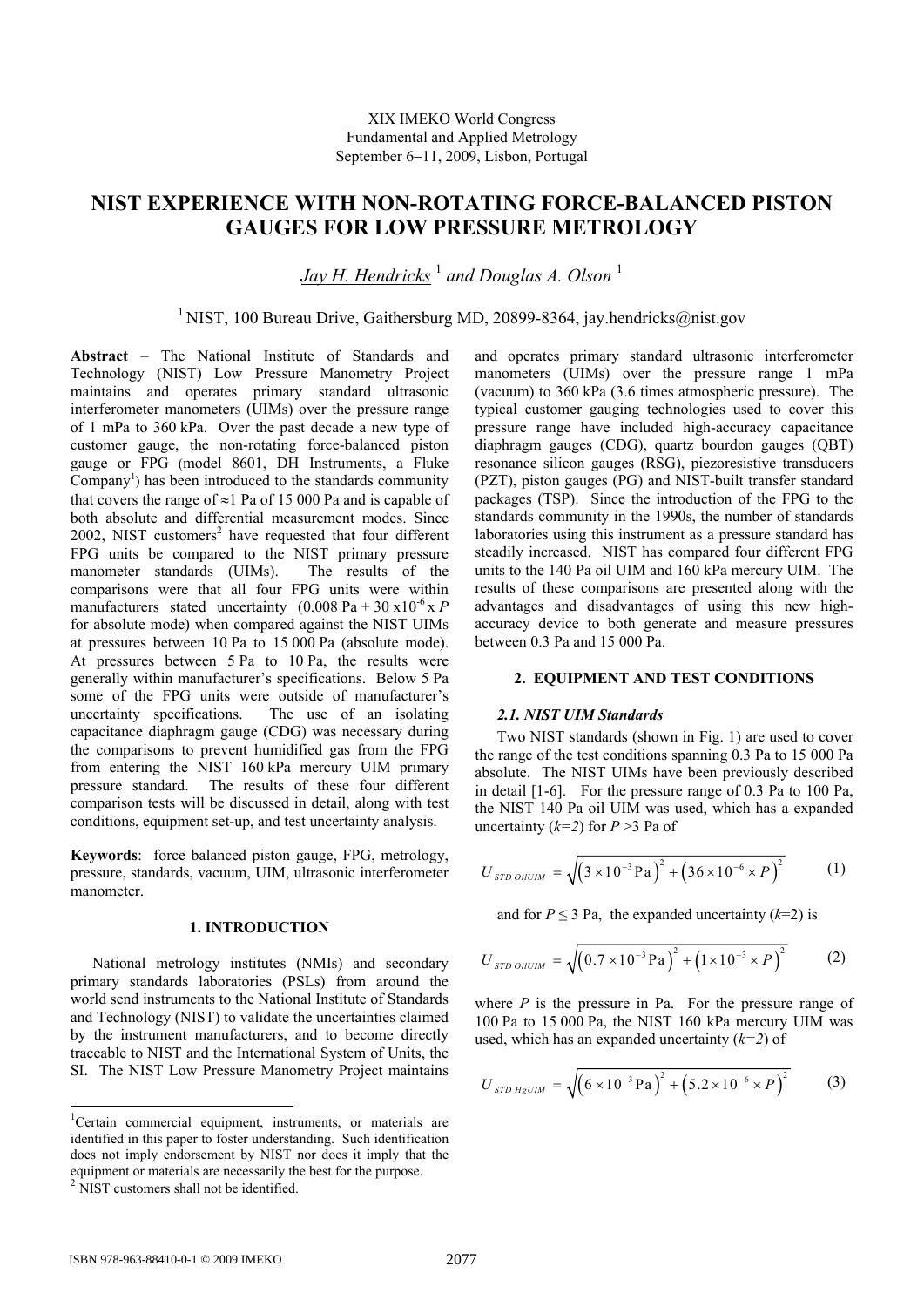

Fig. 1. Shown above is the NIST Low Pressure Manometer Laboratory showing the NIST 140 Pa Oil UIM (foreground) and 160 kPa Mercury UIM (background) conducting tests of NIST customer CDGs and RSGs.

#### *2.2. FPG*

The new non-rotating force balanced piston gauge is based upon a mass comparator to determine the force applied to a nominal effective area of 980 mm<sup>2</sup>. Shown in Fig. 2 is a schematic of the FPG [7]. The principle of operation is similar to traditional rotating piston gauges where the pressure applied to the effective area of a pistoncylinder is transformed into a proportional force. The major difference, however, is that the counter balancing force on a rotating piston gauge is generated by applying calibrated masses in a known gravitation field. By contrast, the FPG measures the force generated from a given gas pressure against a force balanced load cell to which the piston is attached. The required attaching linkage prevents the piston from rotating, and therefore requires a piston to be machined with a conical shape to ensure centering of the piston in the gap, and also requires that a "lubricating gas flow" enter the piston at mid-stroke. The load cell is zeroed with high-side, *Phi*, and low-side, *Pref*, chambers connected (at the same pressure) which tares out the mass of the piston plus any residual forces not associated with measuring pressure. In absolute mode, a precision capacitance diaphragm gauge measures the reference pressure on the low side of the FPG device. The FPG utilizes a VLPC (very low pressure controller) to set and maintain pressures between the  $P_{hi}$  and *Pref* of the instrument, as shown in Fig. 2.

The manufacturer's stated uncertainty (*k=*2) for the FPG given for absolute mode measurements is

$$
U_{FPG} = 0.008 \text{ Pa} + 30 \text{ x} 10^{-6} \text{ x } P \qquad (4)
$$

where *P* is the pressure in Pa. By comparing indicated FPG pressure against the NIST primary pressure standards and developing an uncertainty statement for the test, it was possible to compare the manufacturers' uncertainty statement at the test conditions to determine if the instrument was "within tolerance" of the manufacturer's stated uncertainty.

Prior to the NIST tests, the shipped FPGs and associated equipment were allowed to reach thermal equilibrium for at least 48 hours before they were unpacked and set-up (see Fig. 3.). For all tests, a trained operator was sent by the equipment manufacturer to operate the FPG and to assist with set-up and tear-down of the equipment. After the equipment was installed, the FPG piston was carefully cleaned, and the instrument was left overnight to stabilize (or in some cases was monitored until zero stability was observed). (see Fig. 4).



Fig. 2. Shown above is a schematic of the non-rotating conical piston/cylinder assembly, load cell with interconnecting linkage, and lubricating gas flow. Also shown is the pressure control for the high/low side of the FPG referred to as the VLPC. Schematic figures used with the manufacturer's expressed written permission.



Fig. 3. Shown above is an FPG unit under test at NIST being compared to the 140 Pa Oil UIM and the 160 kPa mercury UIM pressure standards.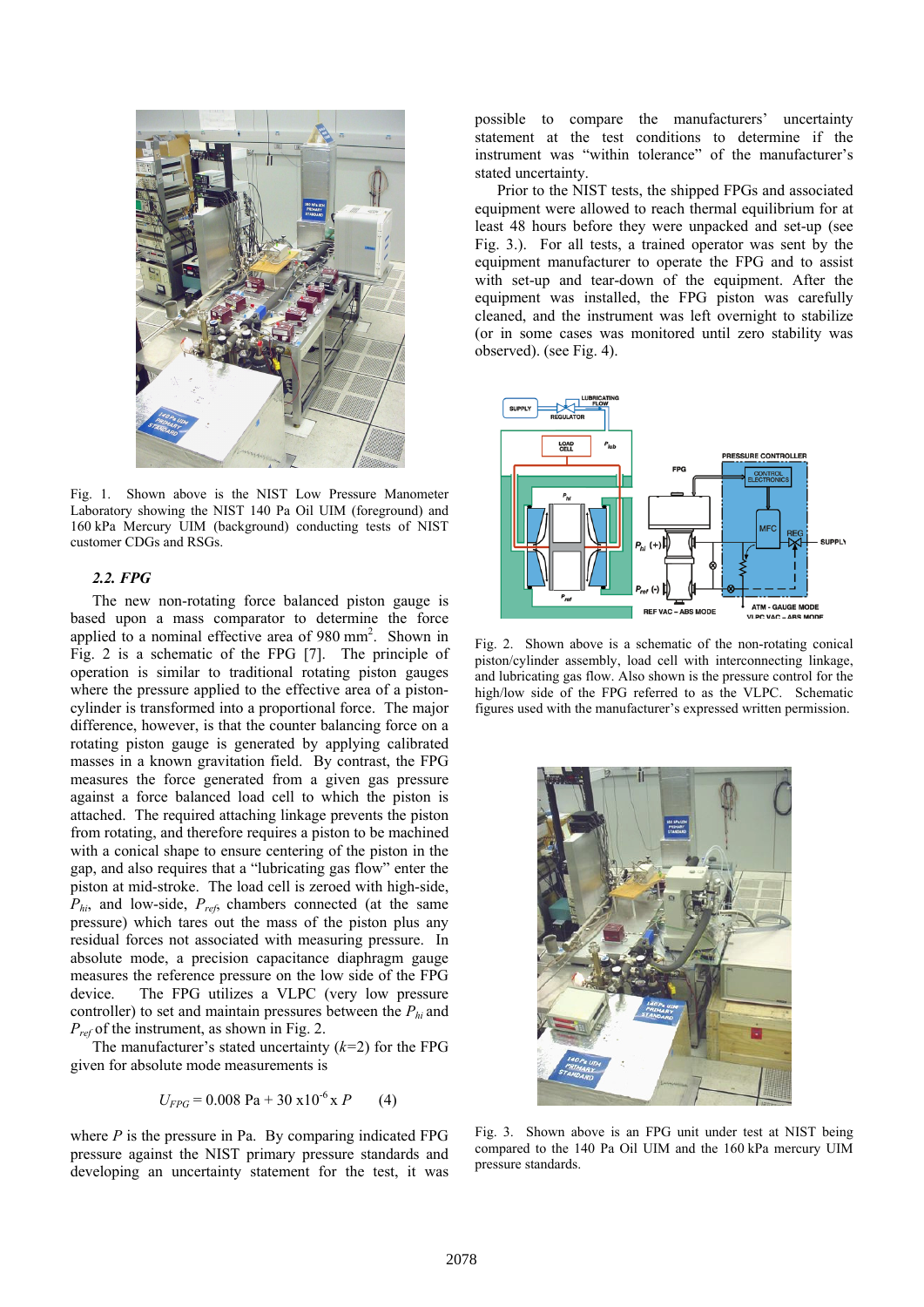

Fig. 4. FPG Piston is removed and cleaned (Robert Haines, DHI). After cleaning, the FPG instrument was left overnight to stabilize (or until zero stability was obtained) before test measurements were recorded.

To reduce the static-charging effects in the mass comparator, the piston "lubricating gas flow" is humidified with water to reach a humidity level of 50 % (see Fig. 2). To prevent water vapour from entering the NIST 160 kPa UIM standard and to prevent mercury vapour from entering the FPG, a MKS high-accuracy differential 133 Pa CDG was employed as an isolating null-detector between the two systems (shown in Fig. 5). The high-pressure side of the CDG was connected to the mercury UIM manifold and a bypass valve enabled the CDG to be zeroed.



Fig. 5. Shown above is an MKS high-accuracy 133 Pa differential capacitance diaphragm gauge (CDG) used as a null detector between the NIST 160 kPa UIM and the FPG. Use of the null detector increased only slightly the uncertainty of the comparison, and prevented water vapour from the FPG lubricated gas flow from entering the NIST mercury UIM primary standard.

### *2.3. Test Conditions*

Four different FPG units (identified as FPG A through D) were compared to the NIST 140 Pa oil UIM over the range of 5 Pa to 100 Pa in absolute mode, and the 160 kPa mercury UIM over the range of 100 Pa to 15 000 Pa in absolute mode. The comparisons were performed using nitrogen gas at the following ascending nominal pressures: (5, 10, 30, 60, and 100) Pa versus the 140 oil UIM, and (100, 250, 500, 1000, 2500, 5000, 10 000, and 15 000) Pa versus the 160 kPa Hg UIM. In the case of two FPG units, pressures lower than 5 Pa were evaluated. An isolation valve was placed between the NIST UIM pressure manifold and the FPG high pressure side. With zero pressure applied across the FPG high side, *Phi*, and low-side, *Pref*, FPG zero was set. To set each pressure, the isolation valve was closed, and the NIST UIM and FPG were each set to the nominal pressure to be measured. Only when the nominal pressure was established in both instruments was the isolation valve opened. This procedure prevented the FPG's VLPC (see Fig. 2) from setting large pressure changes in large volumes. Failure to use the isolation valve resulted in long pressure stabilization times. After establishing a selected pressure in the UIM manifolds and the FPG, the measurement system was allowed to equilibrate, nominally for 5 to 10 minutes. A nominal set of 5 to 9 "simultaneous" pressure readings were recorded for the FPG and the UIM, as well as for the isolating CDG during comparisons with the mercury UIM. The typical synchronized pressure measurement integration time was 30 s. The FPG was isolated from the manometer manifold and its zero-pressure reading was re-set to zero before proceeding to the next measured pressure. Typically, but not in all cases, FPG zero-pressure reading, Z<sub>CORR FPG</sub> was measured between pressure points and prior to resetting the FPG zero.

#### *For the comparison in the range of 5 Pa to 100 Pa:*

Differences in operating temperatures between the FPG and oil UIM primary standard can give rise to thermal transpiration effects [8] that can be non-negligible at pressures below 100 Pa. This can occur since the operating temperature of the NIST UIM,  $t_1 = t_{UIM}$ , and temperature of the FPG,  $t_2=t_{FPG}$  are not identical. The pressure that the FPG would have generated if it were operating at the identical UIM temperature was derived from the zero corrected reading of the FPG at  $t_2$  and use of the formulation in [8] with the following values for the parameters: *d*=16 mm (minimum internal diameter of the interconnecting plumbing) and  $A^*$ =1.2x10<sup>6</sup>,  $B^*$ =1.0x10<sup>3</sup>,  $C^*$ =14 given for nitrogen calibration gas.

First, the readings of the FPG,  $R_{FPG}(t_2)$ , were corrected for the FPG zero offset,  $Z_{CORR FPG}$  to determine FPG reading at its operating temperature  $P_{FPG}(t_2)$ :

$$
P_{FPG}(t_2) = R_{FPG}(t_2) - Z_{CORR FPG} \tag{5}
$$

Next, the thermal transpiration correction was applied to the readings of the FPG at  $t_2$  such that:

$$
P_{FPG} = P_{FPG}(t_2) + P_{TTC} \tag{6}
$$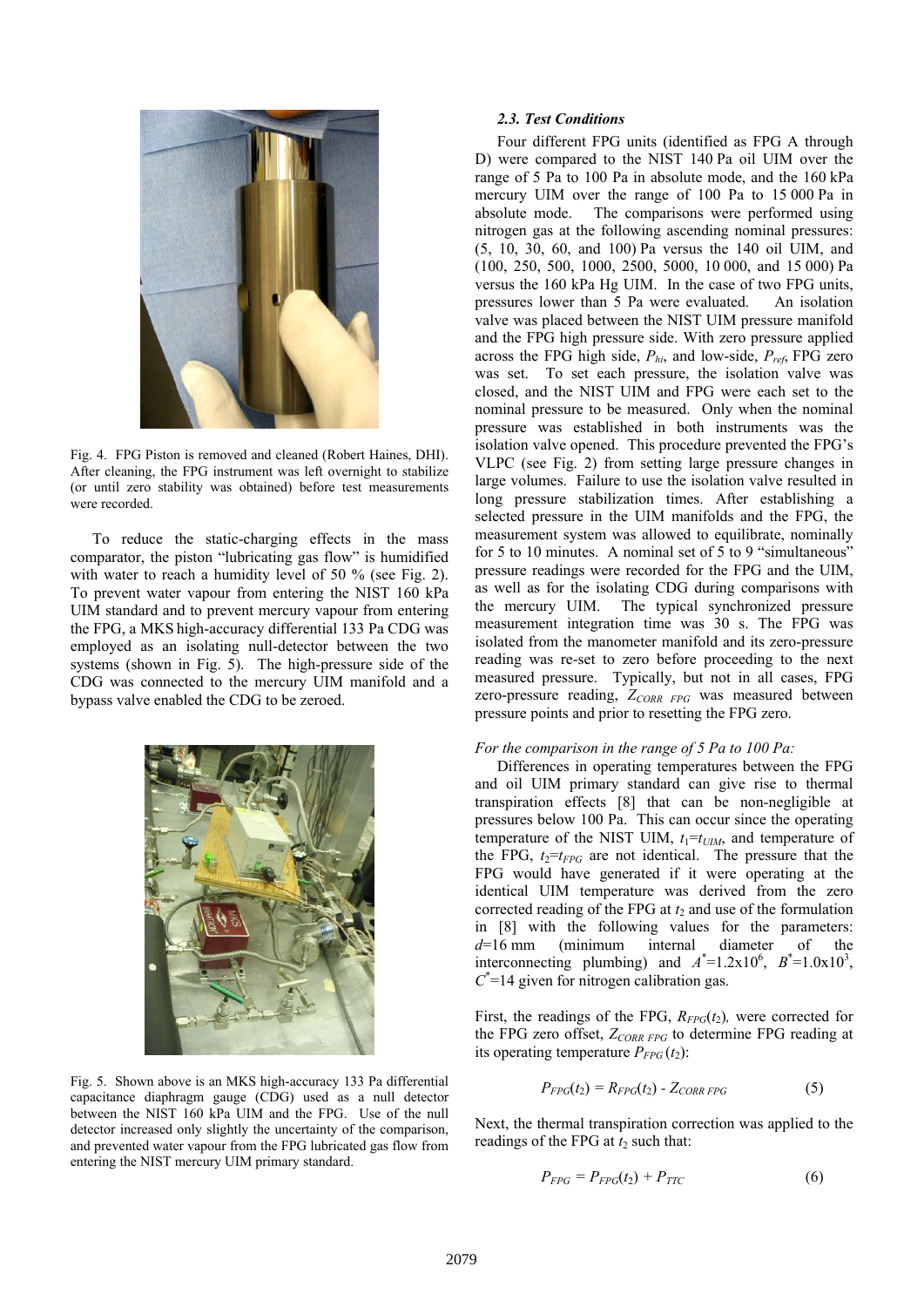where  $P_{FPG}$  is the pressure that the FPG would have generated if it had been at the operating temperature  $(t_1)$  of the oil UIM,  $P_{TTC}$  is the thermal transpiration correction due to the temperature difference between the oil UIM and the FPG.

#### *For the comparison in the range of 100 Pa to 15 000 Pa*:

The results of the comparison between the FPG and the 160 kPa UIM did not require the thermal transpiration corrections described above, however, the null-indicating CDG and the effect of mercury vapour pressure from the mercury manometer were addressed by the following expression:

$$
P_{STD} = P_{UIMHg} + Hg_{VP} - R_{CDG} \tag{7}
$$

where  $P_{STD}$  is the final value for the NIST UIM 160 kPa UIM standard,  $P_{UIM Hg}$  is the reading of the mercury UIM,  $Hg_{VP}$  is the mercury vapour pressure at the high-pressureside of the isolating differential CDG, and  $R_{CDG}$  is the zerocorrected reading of the differential CDG during the measurement integration period.

Final values for the FPG,  $P_{FPG}$ , were determined by Eqn. 5 and Eqn. 6 except that the contribution of  $P_{TTC}$  is negligible:

$$
P_{FPG} = P_{FPG}(t_2) \tag{8}
$$

Finally, the differences between the reading of the FPG, *PFPG*, Eqn. 8, and the NIST 160 kPa Hg UIM standard, *PSTD* , eqn. 7, were evaluated such that:

$$
\left\langle P_{_{FPG}} - P_{STD} \right\rangle = P_{FPG}(t_2) - [P_{UIM\ Hg} + Hg_{VP} - R_{CDG}] \quad (9)
$$

The differences between the FPG,  $P_{FPG}$ , eqn. 6, and the NIST 140 Pa oil UIM standard, ( $P<sub>STD</sub>$ ) were evaluated:

$$
\left\langle P_{_{FPG}} - P_{STD} \right\rangle = P_{FPG}(t_2) + P_{TTC} - P_{UIM\,OIL} \tag{10}
$$

where  $P<sub>UIM OIL</sub>$  is the reading of the NIST 140 Pa Oil UIM.

#### *2.4. Uncertainty of Test Results*

The uncertainty of the test results  $U_c$  was estimated by combining component uncertainties using the root-sumsquare method [9].

$$
U_c = \sqrt{\sum_{i} (U_A)^2 + \sum_{j} (U_B^2)^2}
$$
 (11)

where the  $(U_A)_i$  are component uncertainties that are evaluated by statistical methods and  $(U_B)$ *j* are component uncertainties that are evaluated by means other than statistical methods. The combined expanded (*k=2*) uncertainties for the mean difference between the pressure measured by the FPG,  $P_{FPG}$ , and the NIST UIM standard, *PSTD*, excluding the Type B uncertainty of the FPG, was estimated by

$$
U_c = \sqrt{U_{STD}^2 + U_{RDM}^2 + U_{CDG}^2 + U_{ZFPG}^2}
$$
 (12)

where  $U_{\text{STD}}$  is the uncertainty due to systematic effects in the UIM primary standards, as given by Eqn. 1, Eqn. 2, or Eqn. 3, *URDM* is the combined contribution due to random effects in the NIST standards, the FPG, and the interconnecting manifold,  $U_{CDG}$  is the uncertainty due to the differential CDG (the mercury UIM only).  $U_{ZFPG}$  is the uncertainty in making the zero-drift correction for the FPG.<sup>3</sup>

The uncertainty due to random effects was estimated (Type A) from

$$
U_{RDM} = 2 \frac{\sigma}{\sqrt{N}} \tag{13}
$$

where  $\sigma$  is the standard deviation of *N* values of  $P_{FPG}$ - $P_{STD}$ about their mean.

The uncertainty  $(U_{CDG})$  arising from the CDG readings  $(R<sub>CDG</sub>)$  when comparing the Hg UIM were accounted for by assuming (Type B) the CDG reading were within 5% of the true pressure, since CDG inaccuracies are not usually greater than this.

The uncertainty  $(U_{ZFPG})$  due to drift in the FPG zero at a given pressure was modelled (Type B) by a rectangular distribution [9] for each group of measurements, such that there is an equal probability that the FPG zero lies somewhere between zero-pressure readings taken just before and immediately after a given group of measurements.

#### **3. RESULTS**

The mean differences between the FPG devices under test (FPG units A-D) and the NIST UIM primary standards (140 Pa UIM and 160 kPa mercury UIM),  $\langle P_{Fg} - P_{STD} \rangle$ , were determined along with the component uncertainties of the mean differences as defined by eqn. (9) and (10). For pressures between 0.35 Pa and 100 Pa,  $P_{FPG}$  is defined by eqn. (6) and  $P_{STD}$  is defined as the reading of the NIST 140 Pa oil UIM; for pressures between 100 Pa and 15 000 Pa,  $P_{FPG}$  is defined by eqn. (8) and  $P_{STD}$  is defined by eqn. (7) for pressures recorded with the NIST 160 kPa mercury UIM. The mean differences of the FPG from the NIST UIM primary pressure standards are plotted in Figures 6 through 13. The solid lines represent the uncertainty due to systematic effects in the FPG as stated by the manufacturer, eqn. (4). The error bars are the combined uncertainties in the test results (excluding the uncertainty due to systematic effects in the FPG) given by eqn. (12).

-

<sup>&</sup>lt;sup>3</sup> When unit D was compared to the NIST standards,  $U_{ZFPG}$  was not evaluated.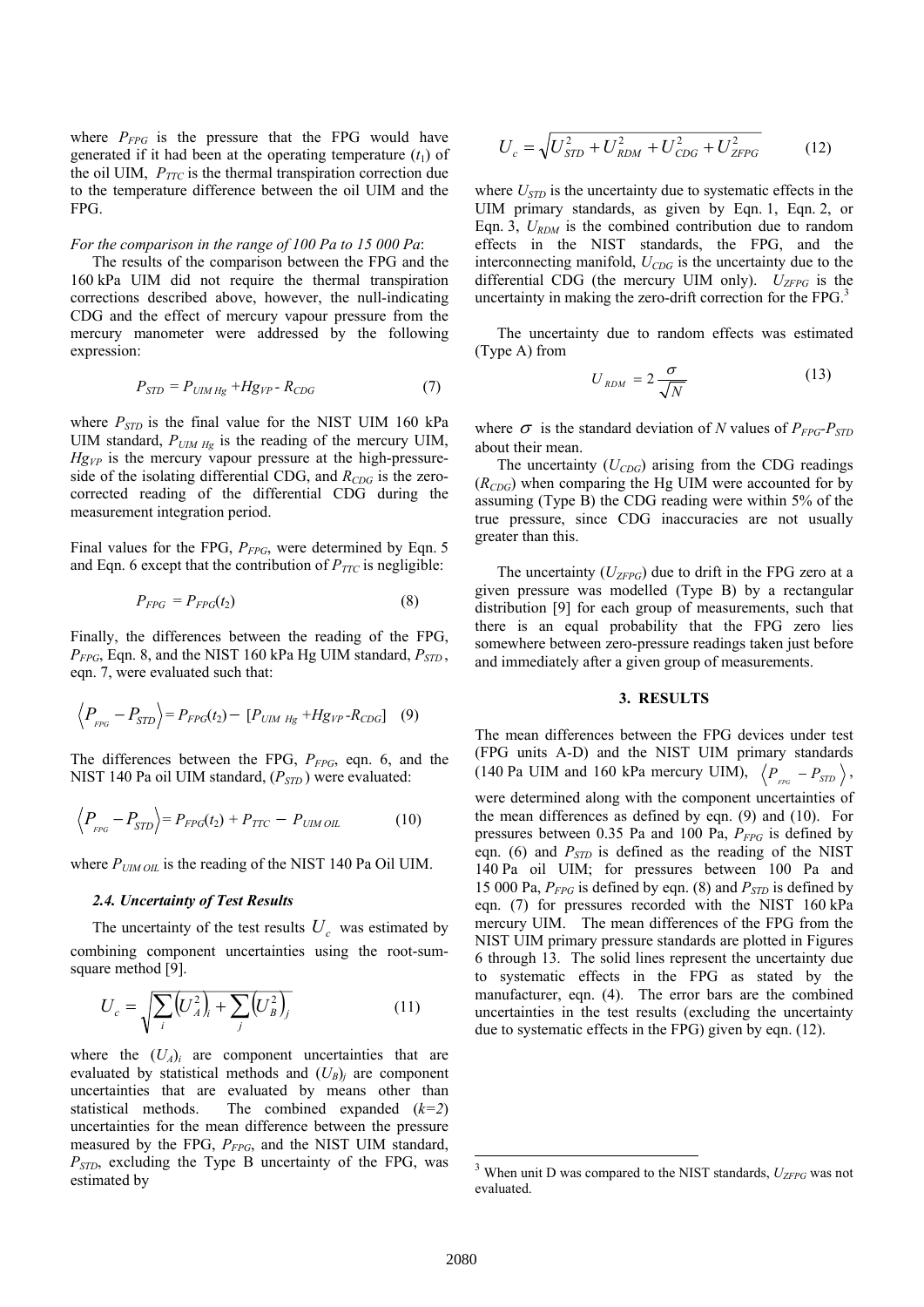

Fig. 6. Shown above is an FPG unit "A" under test at NIST being compared to the 140 Pa oil UIM (5 Pa to 100 Pa) and the 160 kPa mercury UIM (100 Pa to 15 000 Pa). The solid lines represent the uncertainty due to systematic effects in the FPG as stated by the manufacturer. The error bars represent the combined uncertainties in the test results excluding the uncertainty due to systematic effects in the FPG.



Fig. 7. Shown above is an FPG unit "A" under test at NIST and being compared to the 140 Pa oil UIM (5 Pa to 100 Pa) and the 160 kPa mercury UIM (100 Pa to 1 000 Pa). The solid lines represent the uncertainty due to systematic effects in the FPG as stated by the manufacturer. The error bars represent the combined uncertainties in the test results excluding the uncertainty due to systematic effects in the FPG.



Fig. 8. Shown above is an FPG unit "B" under test at NIST being compared to the 140 Pa oil UIM (5 Pa to 100 Pa) and the 160 kPa mercury UIM (100 Pa to 15 000 Pa). NOTE: During this test the effective area During this test the effective area used to calculate pressure in DHI software was 980.5024 mm<sup>2</sup>. Upon return of the FPG8601 DHI re-determined the effective area and found it to be 980.5226 mm<sup>2</sup>. This re-determined value represents an approximate -20 parts per million change in output by the FPG8601 that is not represented in the results shown in the above figure.



Fig. 9. Shown above is an FPG unit "B" under test at NIST being compared to the 140 Pa oil UIM (5 Pa to 100 Pa) and the 160 kPa mercury UIM (100 Pa to 1 000 Pa). The solid lines represent the uncertainty due to systematic effects in the FPG as stated by the manufacturer. The error bars represent the combined uncertainties in the test results excluding the uncertainty due to systematic effects in the FPG.



Fig. 10. Shown above is an FPG unit "C" under test at NIST being compared to the 140 Pa oil UIM (10 Pa to 100 Pa) and the 160 kPa mercury UIM (100 Pa to 15 000 Pa). The solid lines represent the uncertainty due to systematic effects in the FPG as stated by the manufacturer. The error bars represent the combined uncertainties in the test results excluding the uncertainty due to systematic effects in the FPG.



Fig. 11. Shown above is an FPG unit "C" under test at NIST being compared to the 140 Pa oil UIM (10 Pa to 100 Pa) and the 160 kPa mercury UIM (100 Pa to 1 000 Pa) showing low pressure data below 10 Pa that were not requested in the test requirements. The solid lines represent the uncertainty due to systematic effects in the FPG as stated by the manufacturer. The error bars represent the combined uncertainties in the test results excluding the uncertainty due to systematic effects in the FPG.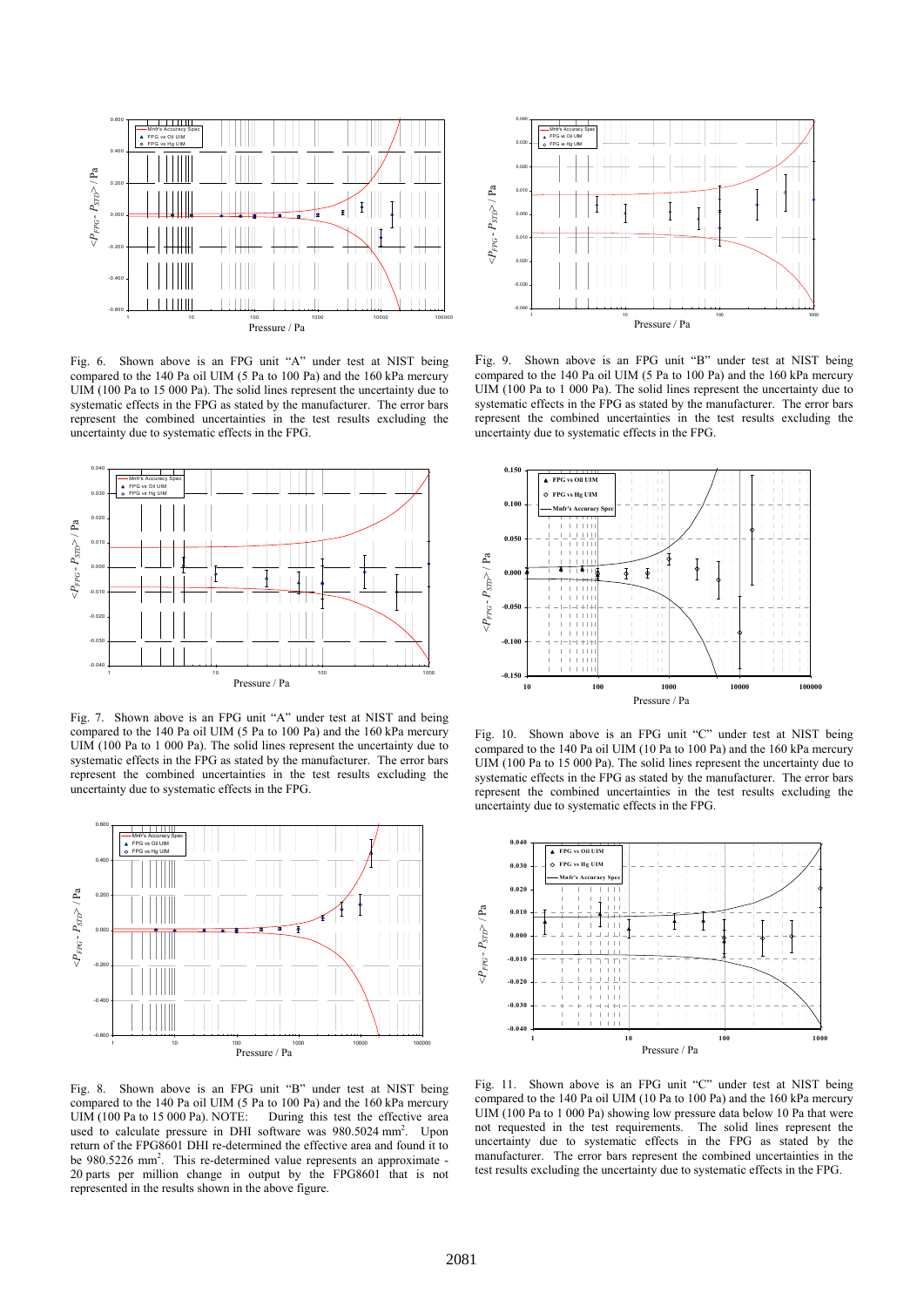

Fig. 12. Shown above is an FPG unit "D" under test at NIST being compared to the 160 kPa mercury UIM (100 Pa to 15 000 Pa). The solid lines represent the uncertainty due to systematic effects in the FPG as stated by the manufacturer. The error bars represent the combined uncertainties in the test results excluding the uncertainty due to systematic effects in the FPG.



Fig. 13. Shown above is an FPG unit "D" under test at NIST being compared to the 140 Pa oil UIM (0.35 Pa to 100 Pa). The solid lines represent the uncertainty due to systematic effects in the FPG as stated by the manufacturer. The error bars represent the combined uncertainties in the test results excluding the uncertainty due to systematic effects in the FPG.

#### **4. DISCUSSION**

The results of the comparisons conducted at NIST demonstrated the FPG units were generally within manufacturers stated uncertainty  $(0.008 \text{ Pa} + 30 \text{ x } 10^{-6} \text{ x } P)$ for absolute mode) with a few noted exceptions. The higher pressure comparisons between the FPGs and NIST 160 kPa UIM showed good agreement with the manufacturer's uncertainty specifications (see Fig. 6, Fig. 11, and Fig. 12). However, Fig. 8 shows an example where the FPG unit under test demonstrated high pressure performance where some measurements were close to being outside of the manufacturers uncertainty specifications. In this case, it was discovered by the manufacturer after the conclusion of the NIST test, that an incorrect and independently determined effective area of the FPG piston had been present in the FPG unit's software during the NIST test. The true area was later added to unit B's software (but is not reflected in Fig. 8) and represents a -20 part per million change, which brings the corrected unit back inside the manufacturer's specification. With this correction of unit B's effective area, all four units performed within manufacturer's uncertainty specifications for pressures between 100 Pa and 15 000 Pa.

The lower pressure comparisons between the FPGs and the NIST 140 Pa oil UIM also showed in-tolerance agreement with the exception of the lowest pressures which were sometimes outside of the manufacturer's specifications. Unit A (Fig. 7) and unit B (Fig. 9) showed excellent agreement at pressures down to 5 Pa. However unit D (Fig. 13) showed significant deviations at 0.35 Pa and 3 Pa and were outside the manufacturer's specification. However, for pressures greater than or equal to 6 Pa, Unit D was within specification. We note that for Unit D, the uncertainty component  $U_{ZFPG}$  was not evaluated. However, had it been of the same magnitude as the other units, the deviation at 0.35 Pa and 3 Pa would still be significant. Unit C (Fig. 10) also showed good agreement for pressures between 10 Pa and 100 Pa, but also showed near out-oftolerance performance at the lowest pressures of 1.3 Pa and 5 Pa (Fig. 11).

The FPG has demonstrated accurate measurement performance for pressures between 10 Pa and 15 000 Pa. Because it operates in absolute mode, it can measure pressures not covered by conventional rotating piston gauges. While the FPG cannot be considered a primary standard in the same fashion as the conventional rotating piston gauge, it does have applications where it is very useful. It is important to realize that the FPG requires the lubricating flow which centers the piston in the gap be humidified to 50 % with water to reduce static charging effects in the FPG load cell. Therefore, that use of an FPG on ultra high vacuum (UHV) systems should be avoided unless a null-indicating CDG is used to isolate water vapor from entering the UHV system.

#### **5. CONCLUSIONS**

The results of the comparisons conducted at NIST demonstrated that all four FPG units were within manufacturers stated uncertainty  $(0.008 \text{ Pa} + 30 \text{ x } 10^{-6} \text{ x P})$ for absolute mode) when compared against the NIST UIMs at pressures between 10 Pa to 15 000 Pa when operated in absolute mode. For pressures between 5 Pa to 10 Pa the results were within manufacturer's specifications, but were marginal. However, below 5 Pa, some results were outside of manufacturer's uncertainty specifications. These results indicate that caution is warranted if using the FPG as a standard with manufacturer's stated specifications at pressures below 5 Pa. The use of an isolating capacitance diaphragm gauge (CDG) was necessary for the comparisons to prevent humidified gas from the FPG from entering the NIST 160 kPa mercury UIM primary pressure standard and is a recommended practice for applications involving and FPG and high vacuum standards.